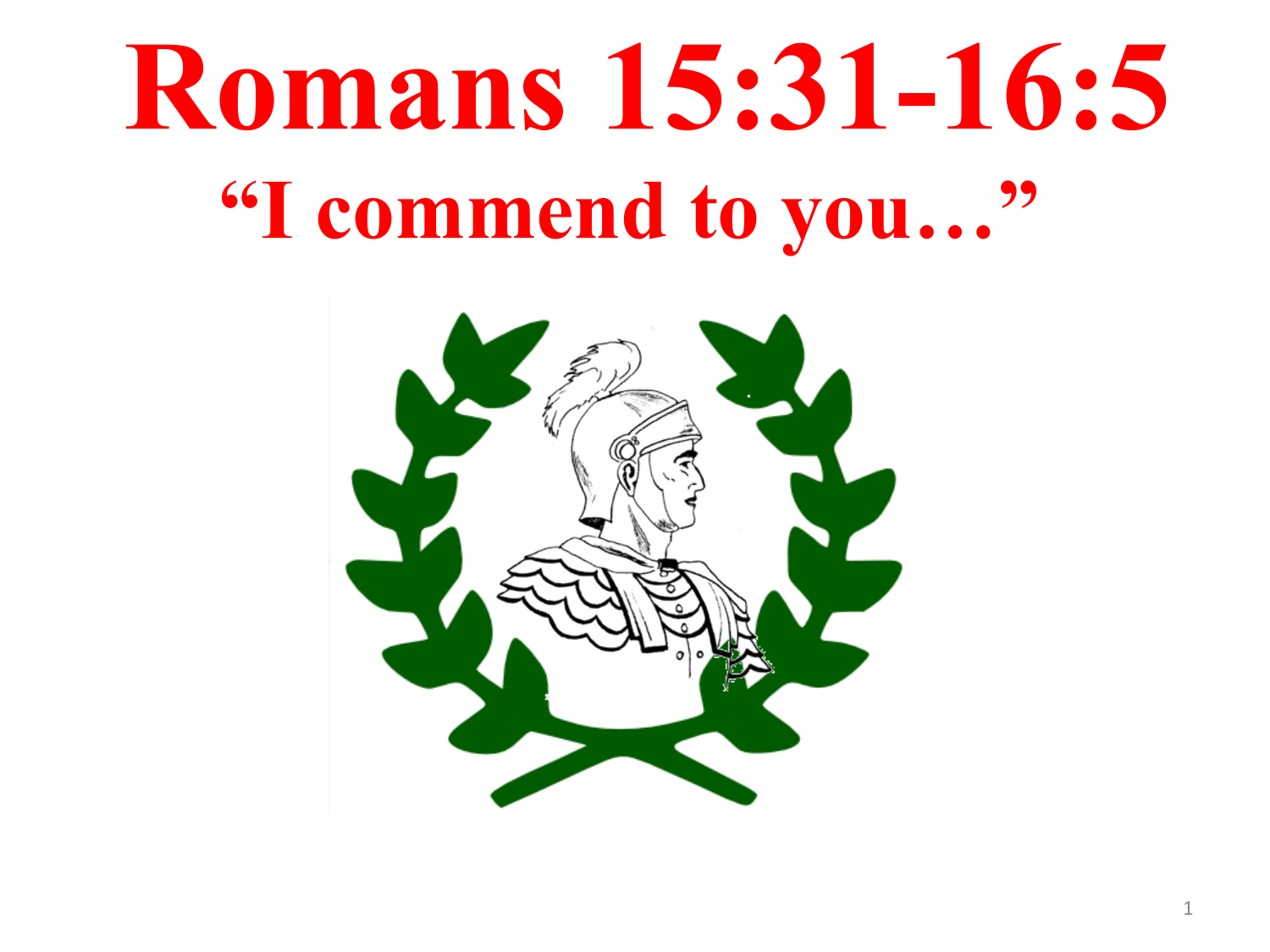## **Vs 30 cont. - "…** *join Me in the struggle***…"**

What motivation does Paul appeal to in getting us to join him in "*the struggle***"**?

- 1 Christ! 'Nough said!
- 2 The love of the Holy Spirit
- Q: Is this a reference to our love *for* the Holy Spirit?
- A: Actually, no. It is a reference to the key work of the Holy Spirit in our lives to bring about a genuine *love of people*



and a compelling concern for either their salvation or for their growth in Christ!

**[1 Jn. 4:16b-21]** - Love is imparted by the Spirit of God who transforms our perspective and our inclinations toward people when we are truly following Jesus. An all-encompassing agape love for the people around us is a divinely wrought miracle that cannot be consistently achieved on our own. It is a daily death to our normal inclination with its negative view of others. and an acquiescence to the outward flow of the Spirit's work.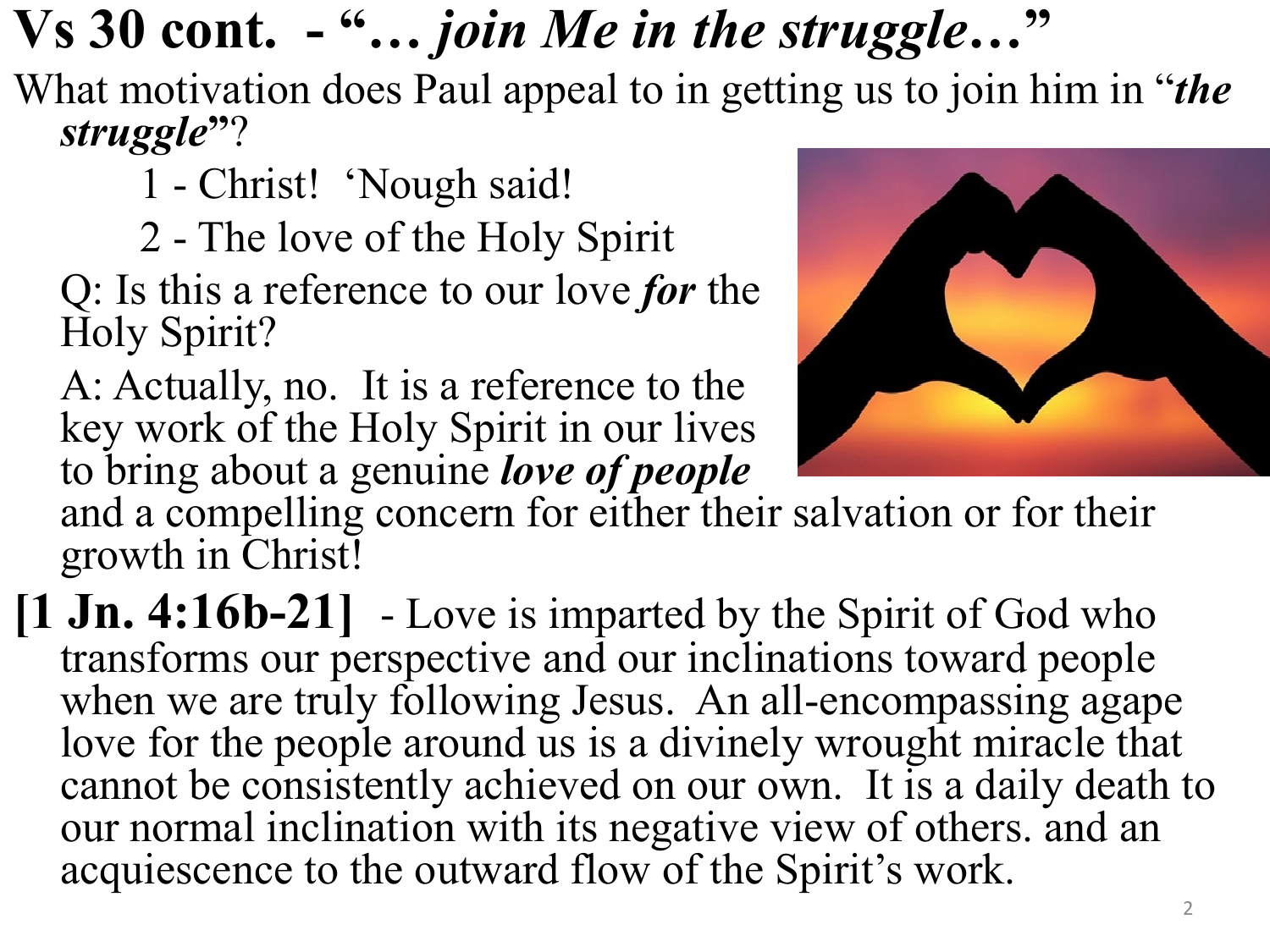Vs. 31 - Join Paul's team by praying for Paul. We are not called to be a Paul. Few could ever fill his shoes. But we are called to be ourselves - to become who the Spirit is making us to be and fulfilling what He has called us to do.

But we are all in this together, strongly connected by Christ and by the Spirit of God. It is our obligation to the God who so mercifully saved us to support our brothers and sisters, our co-laborers in Christ, in their quest to follow and serve the purposes of God! Our most fundamental level of support for other Christians is prayer. Paul couldn't take everyone with him on his journeys to promote Jesus to the nations, but he is asking them to continually keep him before the throne of God in prayer.

Can we rely upon each other for a commitment to pray for one another? Does it even cross your mind to pray that the person sitting next to you in



church be faithful and ultimately successful in bringing others to Jesus? In living a life of Christ-centered love?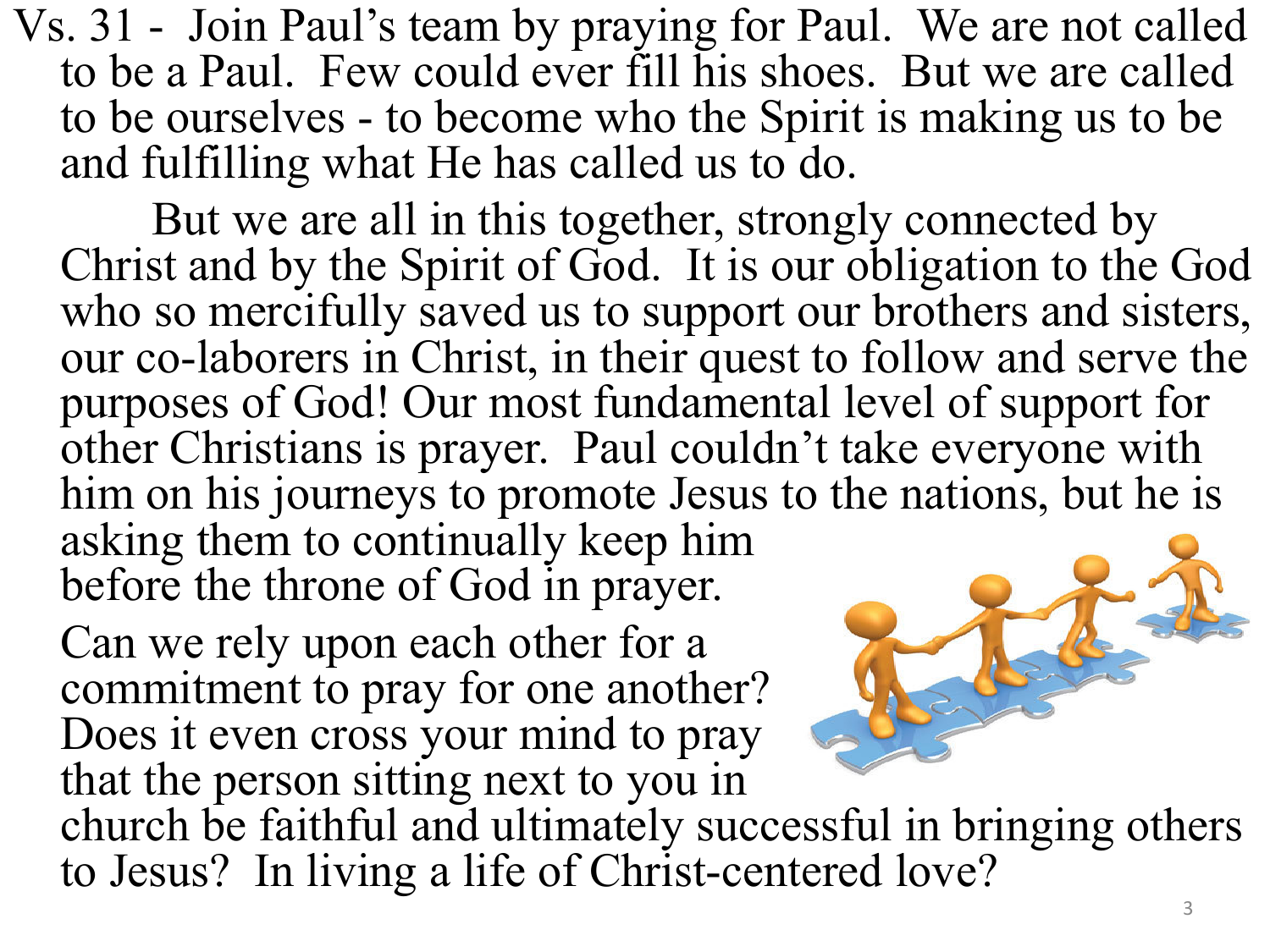## **vs. 31 cont…**

Prayer for our friends and colleagues in Christ, besides engaging the intervention of God, keeps our head in the game and always conscious of our place in God's purposes. Paul wanted pray-ers on his team, people that faithfully held up his work.

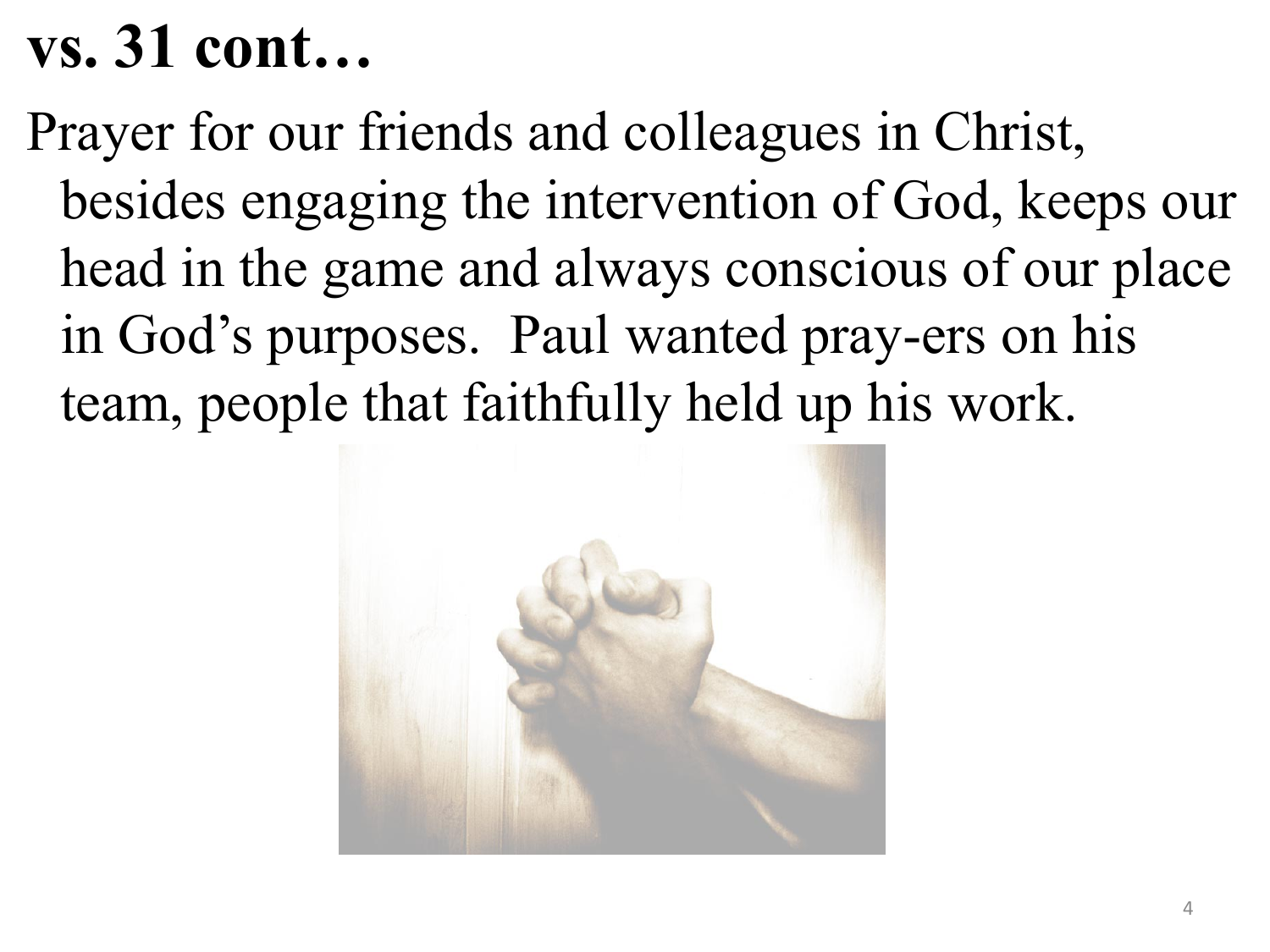- **Vs. 31-**Paul had two specific concerns.
- 1 The threat to his life from Jewish authorities and from Jewish zealots was very real. He was knowingly going into the lion's den and wanted them to pray for deliverance from all that was likely to happen if he showed up in Jerusalem.
- 2 I think he was concerned about how he would be received by his Jewish brothers. He knew there were Judaizers in Jerusalem who would have been constantly trying to erode his reputation with the church leaders there. He could not be sure how he would be received. He needed prayer that he could continue to build bridges between the Jewish and gentile church. The substantial offering money he was bringing from largely gentile churches to the poverty stricken, constantly harassed, and poor Jerusalem church would help.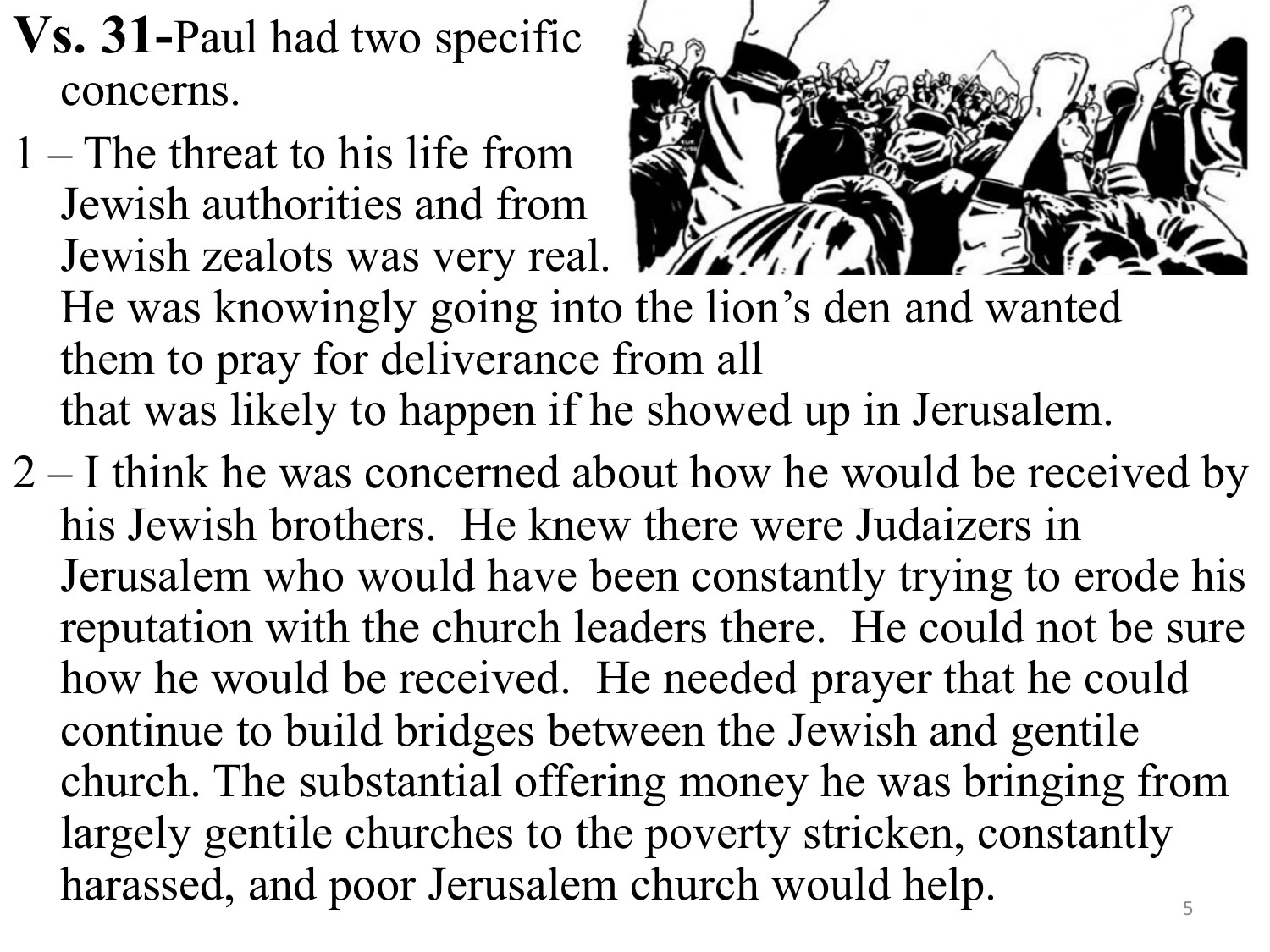Paul needs something good to happen in Jerusalem. He seems a bit down from all the pressure, especially of his upcoming trip to Jerusalem. He believes God will



intervene in favor of His own plan and purposes and do

something that will  $\left( \bigcirc \bigcirc \bigcirc$  silence Paul's many enemies and protect  $\sqrt{2}$  him from them. They were enemies  $\bigcup_{n=1}^{\infty}$  gained during the course of Paul's many years of controversial ministry – a ministry that Christ Himself had called him to. Paul was certain that his enemies were also God's enemies! But, ultimately, he sensed the end was drawing near.



The only thing that could save him would be to stop promoting the gospel so aggressively, of course he could not do that. *Could you?*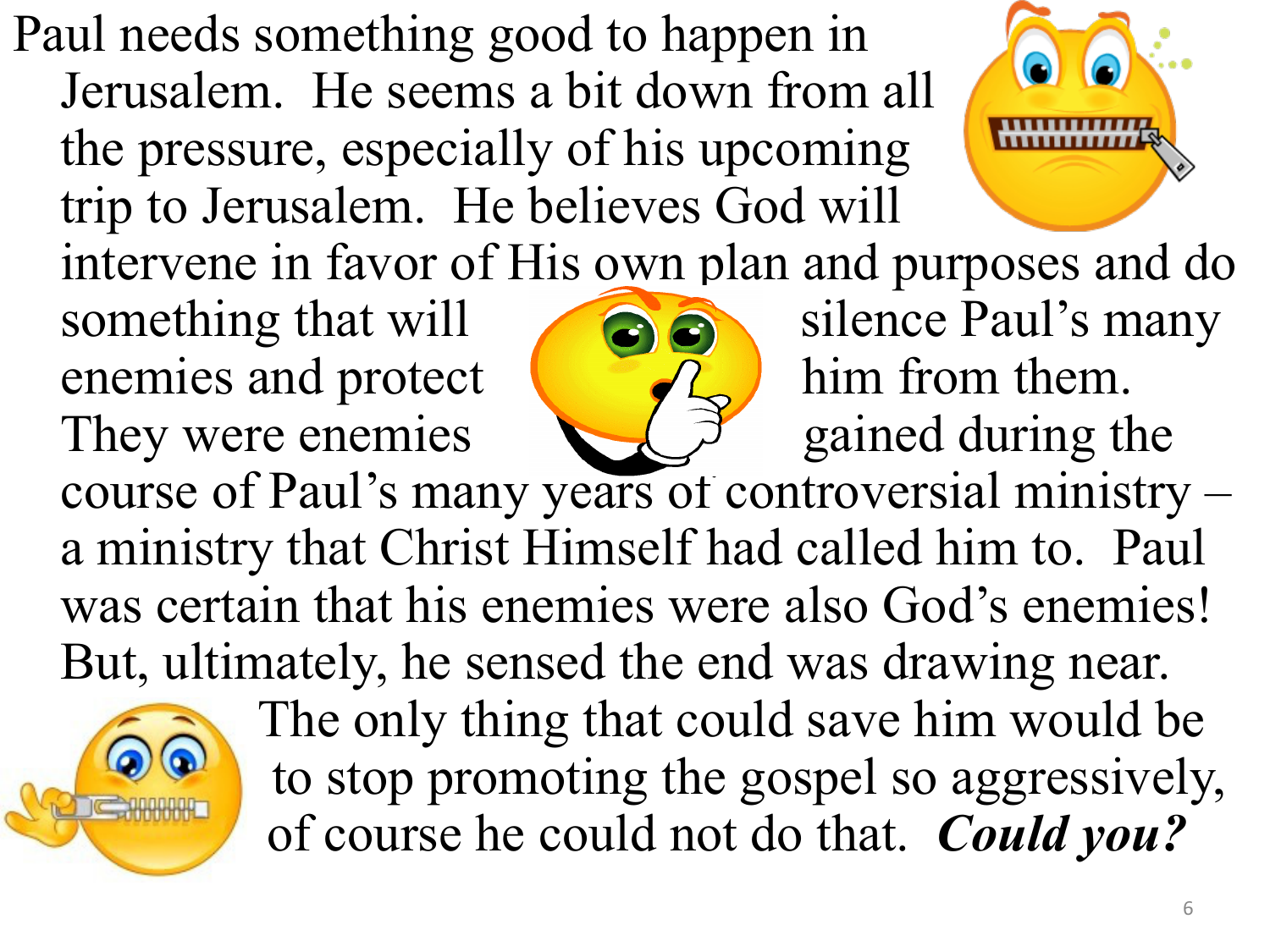- Paul did not come to Rome "*joyfully*", because his freedom to go as he pleased and where had been taken from him in Rome as he awaited trial. But he was satisfied that things were as they should be.
- While imprisoned under house arrest in Rome, Paul wrote Ephesians, Philippians, and Colossians.

$$
\neg Ph^{\prime}p 4:4-7-``Rejoice,.. \ always"
$$

**~ " 4:4:11-13 –** *"…content whatever the circumstances"*



**Was the Holy Spirit reserving this lesson for Paul and other spiritual giants? Is this for you and I, Joe and Jane average?**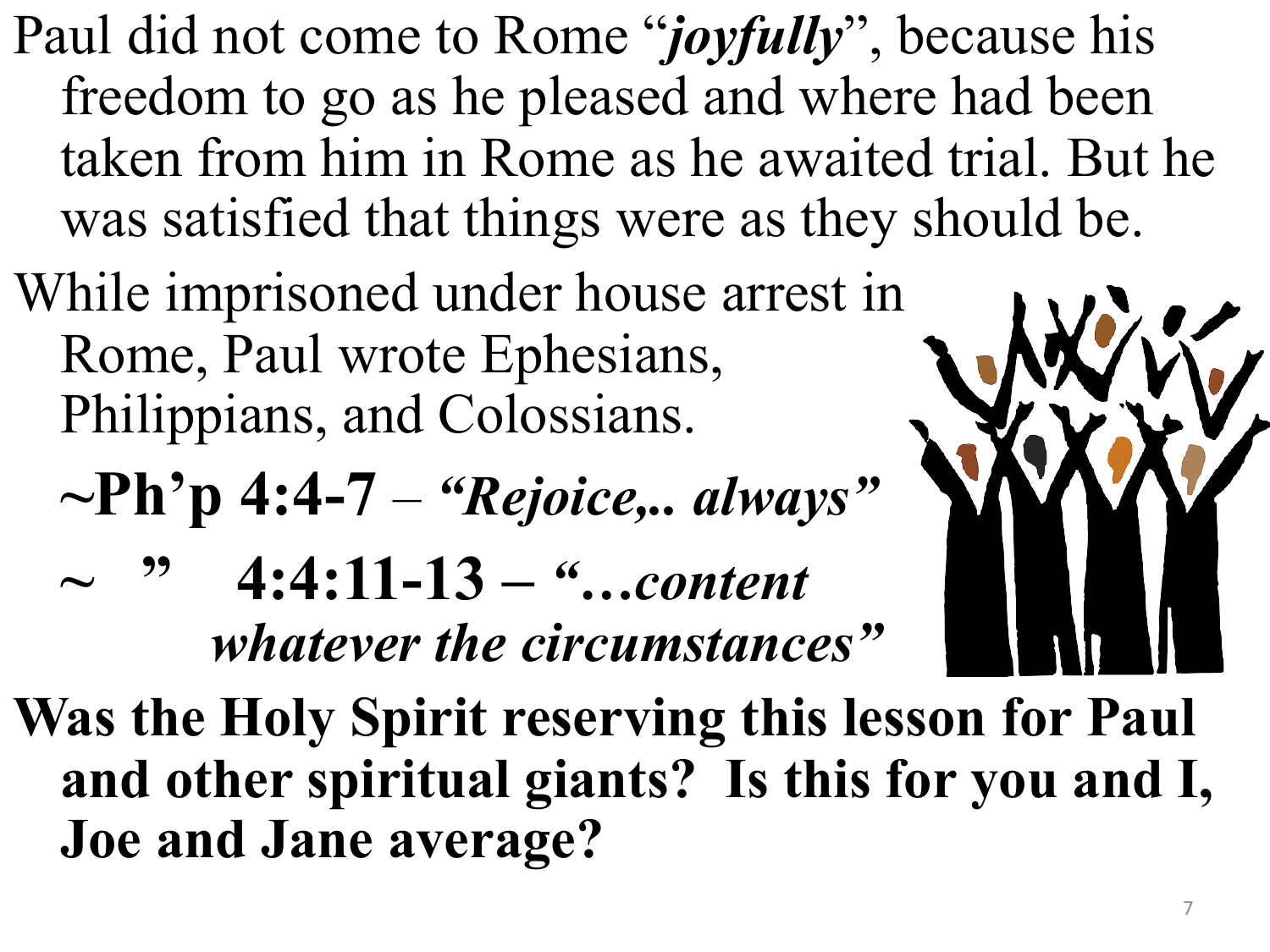- Before signing off, as was often the custom of the day in letter-writing, Paul commences to send his regards to the individuals of the Roman church.
- **16:1 –** *"I comment to you… Phoebe"*
- **[Col. 4:13** *"I vouch for him…"***]**

Unknown Christian leaders had to be



- sponsored by known Christian leaders. There were so many charlatans/impostors going around seizing the opportunity to make money off of naïve and gullible Christians. Some things never change. We rarely have someone speak here that we do not know
- \*Merrill Womack philanderer
- \*Peter Popov con artist the "*miracle spring water*" \*My experience in the Christian music industry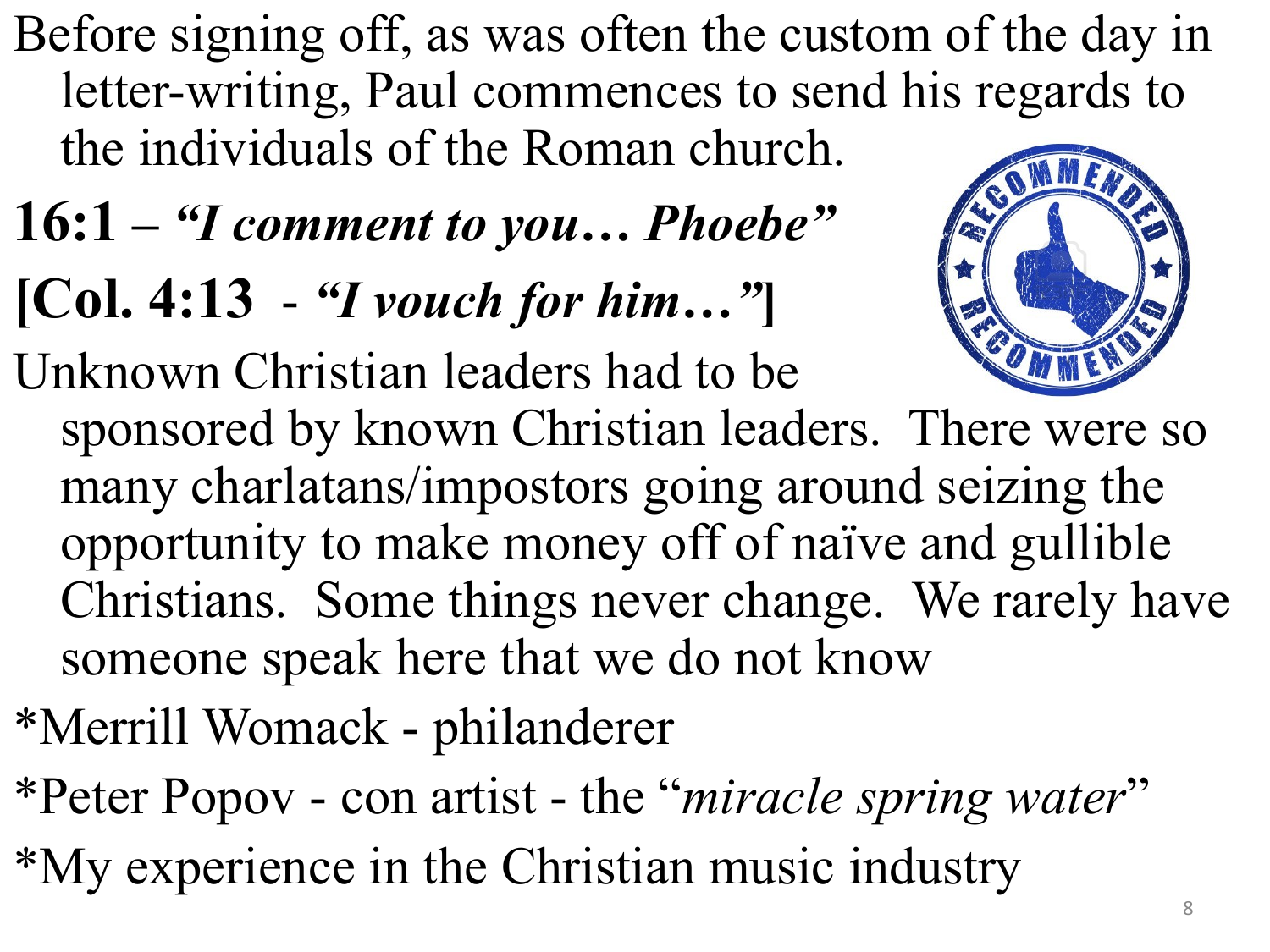**Phoebe** is referred to as a **deacon** (Gk. *Diakonon*  servant) and a **patron** (Gk. *Prostatis –* a helper of many) in the church in Cenchrea – a city near Corinth, Greece. As a patron, undoubtedly wealthy and probably a widow. It is assumed that she was the one entrusted to carry this letter/ epistle to the Roman church. This was a huge responsibility and a credit to the unusual qualities and resources of this woman, as well as her devotion to Christ, and loyalty to Paul.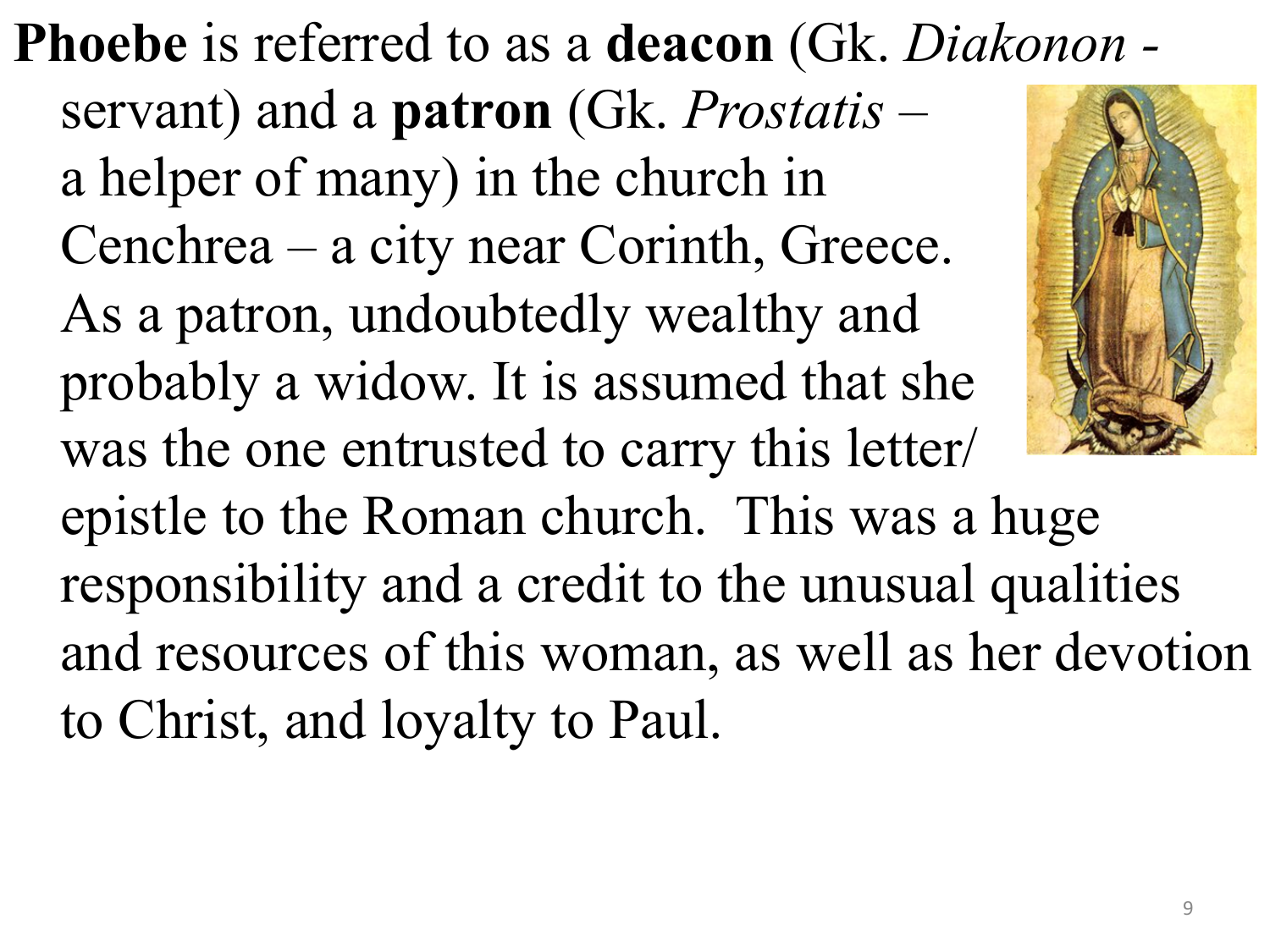## **16:2** – *"I ask you to receive her in the Lord, in a way worthy of the saints,..*"

When someone has years of faithfully serving Jesus , they deserve to be

welcomed graciously by the church! But if someone hears of someone they think should be heard here at B.E. Free, I need to speak with someone that *I* know personally that knows *them* personally, and if I sense

any hesitancy, it will not happen. If they have a miracle that they want to talk about for the cost of a freewill offering, it wont happen. I don't know them. They may seem as sincere as could possibly be. But if I don't know them or don't know someone I trust that knows them, who has seen them before and after, who can vouch for them, it won't happen. I'm not saying they are fake, but I'm saying that I don't know if they are fake! If they have an exciting new teaching – even if everyone is all excited about it - it still has to be run by me or the elder board first. If they have a list of references in their publicity brochure a foot long in size 12 font, it is if they have no references if there are no names there that I recognize and trust. That is the burden of leadership. A good shepherd protects the sheep from all prospective sources of danger. A good shepherd is always on alert. It is important to be careful so that we are not taken in by those that seek to exploit our normally trusting and open manner. But up-front ministry to the church has to be held to a different/higher standard. If we have someone in to speak to us, even if something unsavory is discovered after the fact, their reputation reflects upon our reputation and ultimately the reputation of Jesus! Exorcizing caution by using personal recommendation still works today as it did back then.